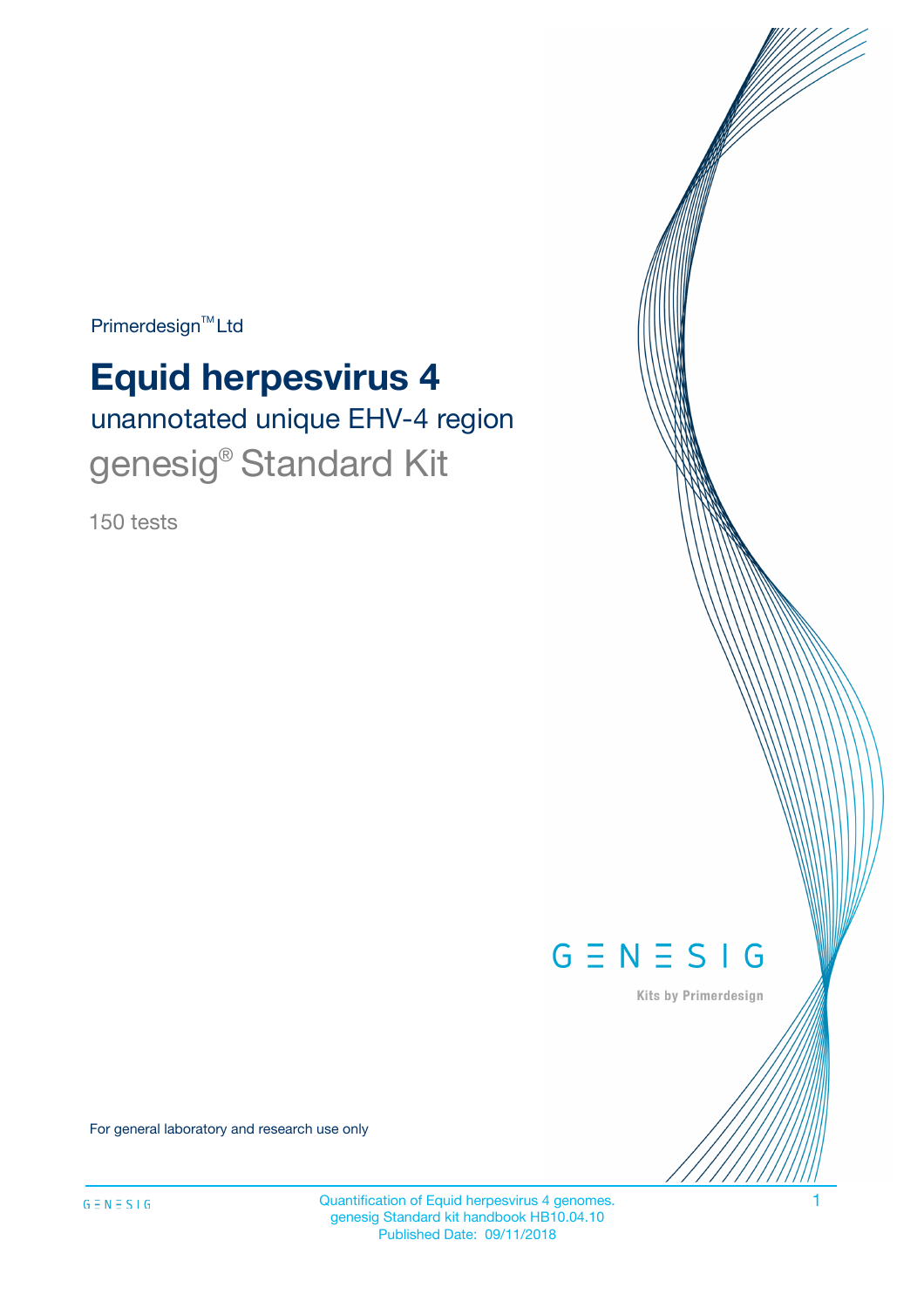# Introduction to Equid herpesvirus 4

Equid Herpesvirus is a double stranded DNA virus which is responsible for acute febrile respiratory disease in horses upon primary infection and it is characterized by rhinopharyngitis and tracheobronchitis. It is a member of the genus Varicellovirus, which belongs to the subfamily Alphaherpesvirinae. The Equid Herpes virus 4 genome is approximately 145 kb long and consists of two regions, L (Long) and S (Short). The region S is flanked by two inverted repeat regions: an internal repeat sequence (IRS) and a terminal repeat sequence (TRS) which allow the generation of two equimolar isomers. Region L consists of a unique sequence flanked by small inverted repeats (IRS and TRS).

Transmission occurs by direct or indirect contact with infective nasal discharges, aborted foetuses and placental fluids. Virus-laden droplets generated by forced expirations through the airways can produce aerosols capable of travelling over short distances. The virus enters the horse through the upper respiratory tract where it replicates in the mucosal epithelial cells. The infection is restricted to the respiratory tract epithelium and associated lymph nodes.

Clinical signs may include nasal discharge that may progress into a mucoid discharge, mild coughing and occasionally fever. EHV-4 rarely results in viremia and abortion. Clinical signs are most intense and virus shedding most abundant during the first few days of infection. The most obvious clinical symptom is bilateral nasal discharge and in the early stage of the infection it is largely unnoticed. The infection usually clears within one to three weeks.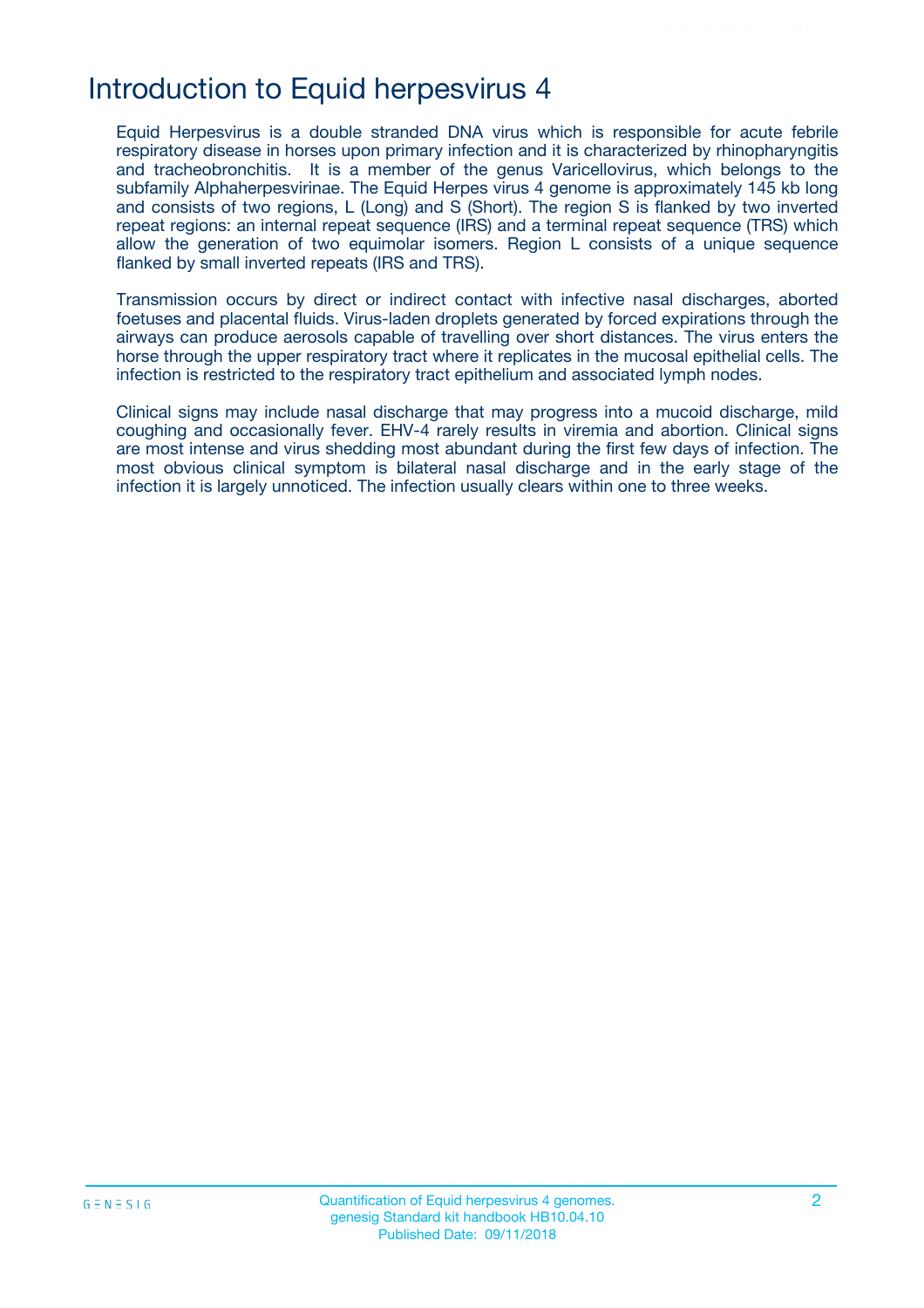

The Primerdesign genesig Kit for Equid herpesvirus 4 (EHV-4) genomes is designed for the in vitro quantification of EHV-4 genomes. The kit is designed to have a broad detection profile. Specifically, the primers represent 100% homology with over 95% of the NCBI database reference sequences available at the time of design.

The dynamics of genetic variation means that new sequence information may become available after the initial design. Primerdesign periodically reviews the detection profiles of our kits and when required releases new versions.

If you require further information, or have a specific question about the detection profile of this kit then please send an e.mail to enquiry@primerdesign.co.uk and our bioinformatics team will answer your question.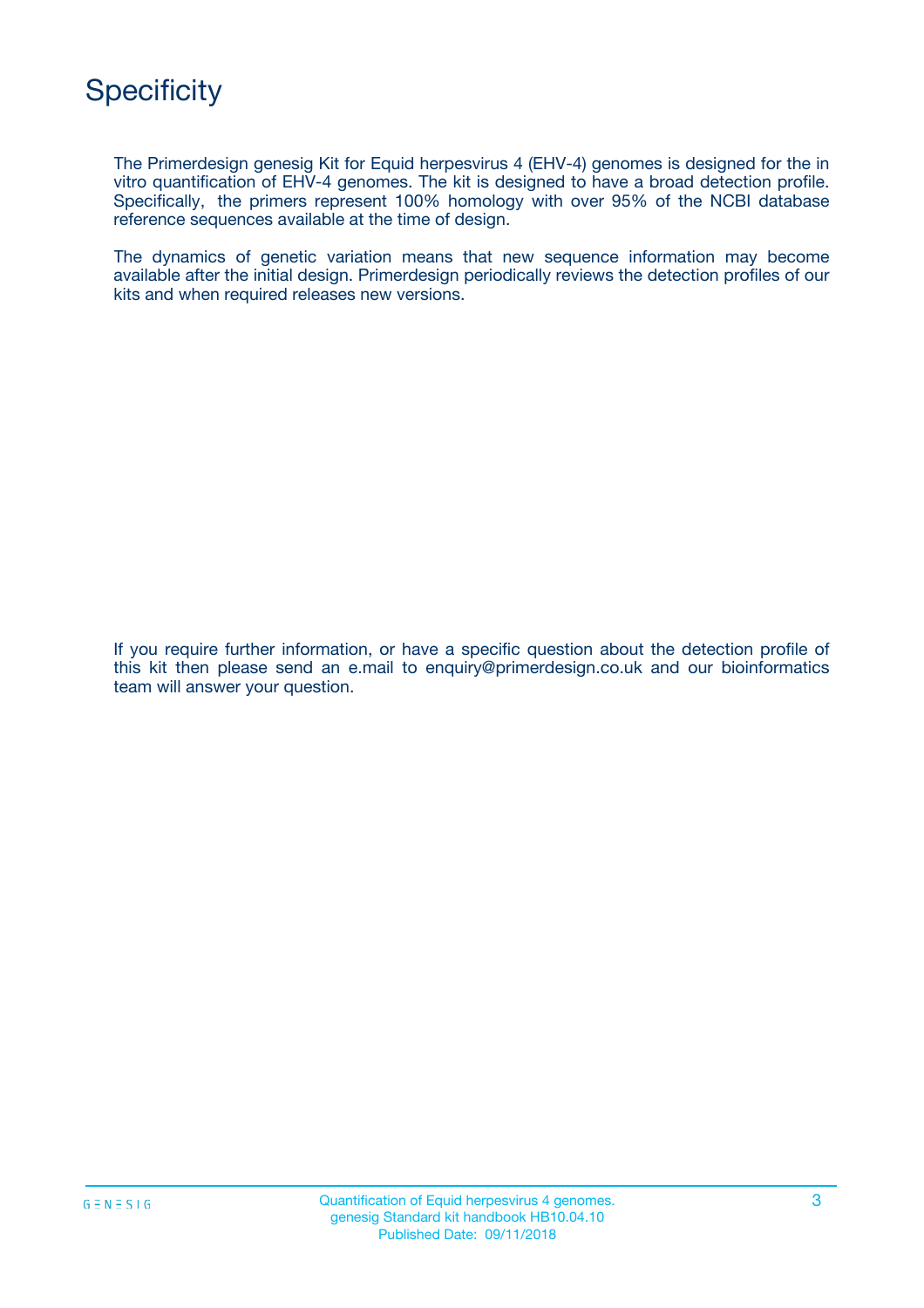# Kit contents

- **EHV-4 specific primer/probe mix (150 reactions BROWN)** FAM labelled
- **EHV-4 positive control template (for Standard curve RED)**
- **RNase/DNase free water (WHITE)** for resuspension of primer/probe mixes
- **Template preparation buffer (YELLOW)** for resuspension of positive control template and standard curve preparation

# Reagents and equipment to be supplied by the user

#### **Real-time PCR Instrument**

#### **Extraction kit**

This kit is recommended for use with genesig Easy DNA/RNA extraction kit. However, it is designed to work well with all processes that yield high quality RNA and DNA with minimal PCR inhibitors.

#### **oasig**TM **lyophilised or Precision**®**PLUS 2X qPCR Master Mix**

This kit is intended for use with oasig or PrecisionPLUS2X qPCR Master Mix.

**Pipettors and Tips**

**Vortex and centrifuge**

**Thin walled 1.5 ml PCR reaction tubes**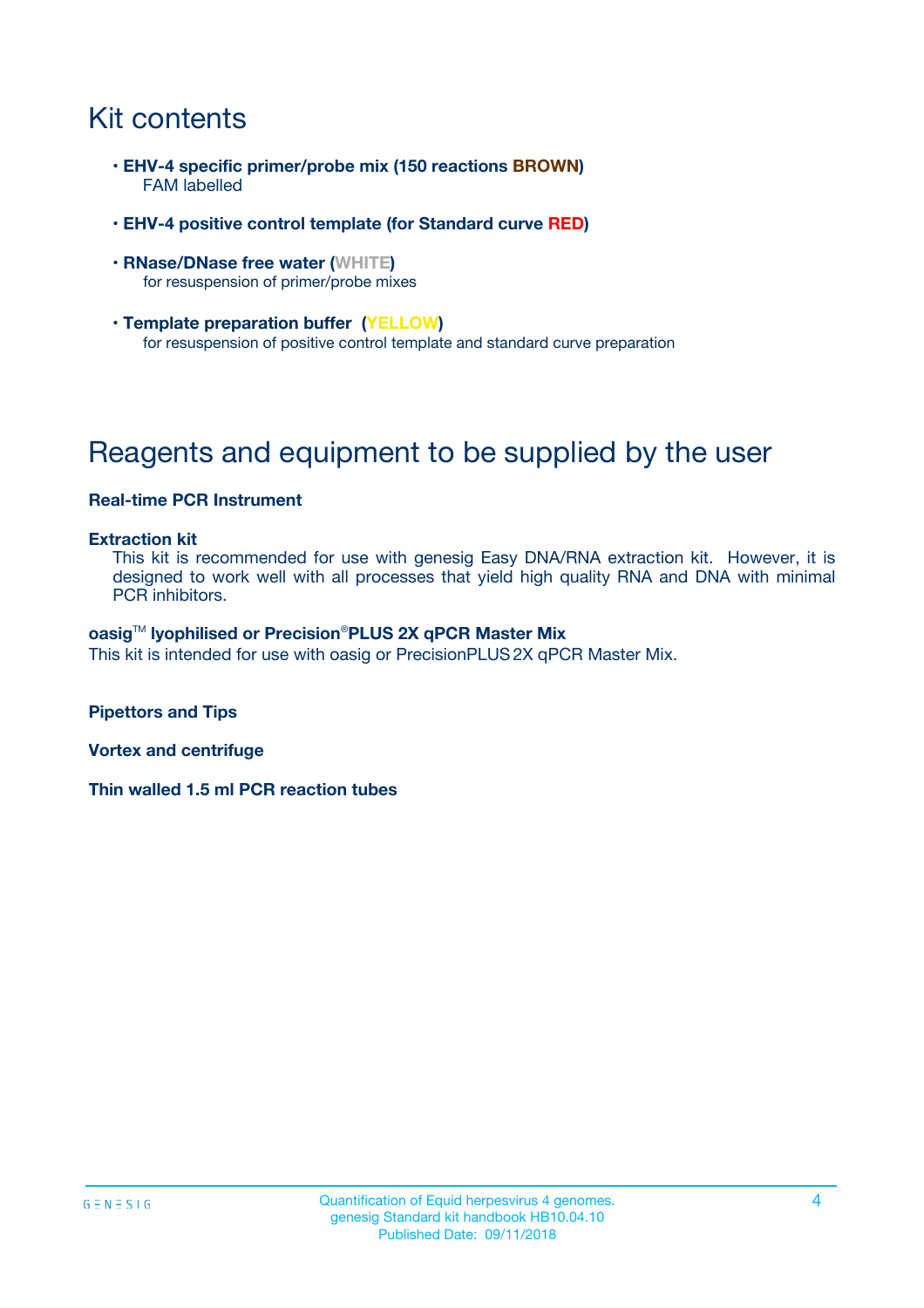### Kit storage and stability

This kit is stable at room temperature but should be stored at -20ºC on arrival. Once the lyophilised components have been resuspended they should not be exposed to temperatures above -20°C for longer than 30 minutes at a time and unnecessary repeated freeze/thawing should be avoided. The kit is stable for six months from the date of resuspension under these circumstances.

If a standard curve dilution series is prepared this can be stored frozen for an extended period. If you see any degradation in this serial dilution a fresh standard curve can be prepared from the positive control.

Primerdesign does not recommend using the kit after the expiry date stated on the pack.

### Suitable sample material

All kinds of sample material suited for PCR amplification can be used. Please ensure the samples are suitable in terms of purity, concentration, and DNA integrity. Always run at least one negative control with the samples. To prepare a negative-control, replace the template DNA sample with RNase/DNase free water.

### Dynamic range of test

Under optimal PCR conditions genesig EHV-4 detection kits have very high priming efficiencies of >95% and can detect less than 100 copies of target template.

### Notices and disclaimers

This product is developed, designed and sold for research purposes only. It is not intended for human diagnostic or drug purposes or to be administered to humans unless clearly expressed for that purpose by the Food and Drug Administration in the USA or the appropriate regulatory authorities in the country of use. During the warranty period Primerdesign genesig detection kits allow precise and reproducible data recovery combined with excellent sensitivity. For data obtained by violation to the general GLP guidelines and the manufacturer's recommendations the right to claim under guarantee is expired. PCR is a proprietary technology covered by several US and foreign patents. These patents are owned by Roche Molecular Systems Inc. and have been sub-licensed by PE Corporation in certain fields. Depending on your specific application you may need a license from Roche or PE to practice PCR. Additional information on purchasing licenses to practice the PCR process may be obtained by contacting the Director of Licensing at Roche Molecular Systems, 1145 Atlantic Avenue, Alameda, CA 94501 or Applied Biosystems business group of the Applera Corporation, 850 Lincoln Centre Drive, Foster City, CA 94404. In addition, the 5' nuclease assay and other homogeneous amplification methods used in connection with the PCR process may be covered by U.S. Patents 5,210,015 and 5,487,972, owned by Roche Molecular Systems, Inc, and by U.S. Patent 5,538,848, owned by The Perkin-Elmer Corporation.

### Trademarks

Primerdesign™ is a trademark of Primerdesign Ltd.

genesig $^\circledR$  is a registered trademark of Primerdesign Ltd.

The PCR process is covered by US Patents 4,683,195, and 4,683,202 and foreign equivalents owned by Hoffmann-La Roche AG. BI, ABI PRISM® GeneAmp® and MicroAmp® are registered trademarks of the Applera Genomics (Applied Biosystems Corporation). BIOMEK® is a registered trademark of Beckman Instruments, Inc.; iCycler™ is a registered trademark of Bio-Rad Laboratories, Rotor-Gene is a trademark of Corbett Research. LightCycler™ is a registered trademark of the Idaho Technology Inc. GeneAmp®, TaqMan® and AmpliTaqGold® are registered trademarks of Roche Molecular Systems, Inc., The purchase of the Primerdesign reagents cannot be construed as an authorization or implicit license to practice PCR under any patents held by Hoffmann-LaRoche Inc.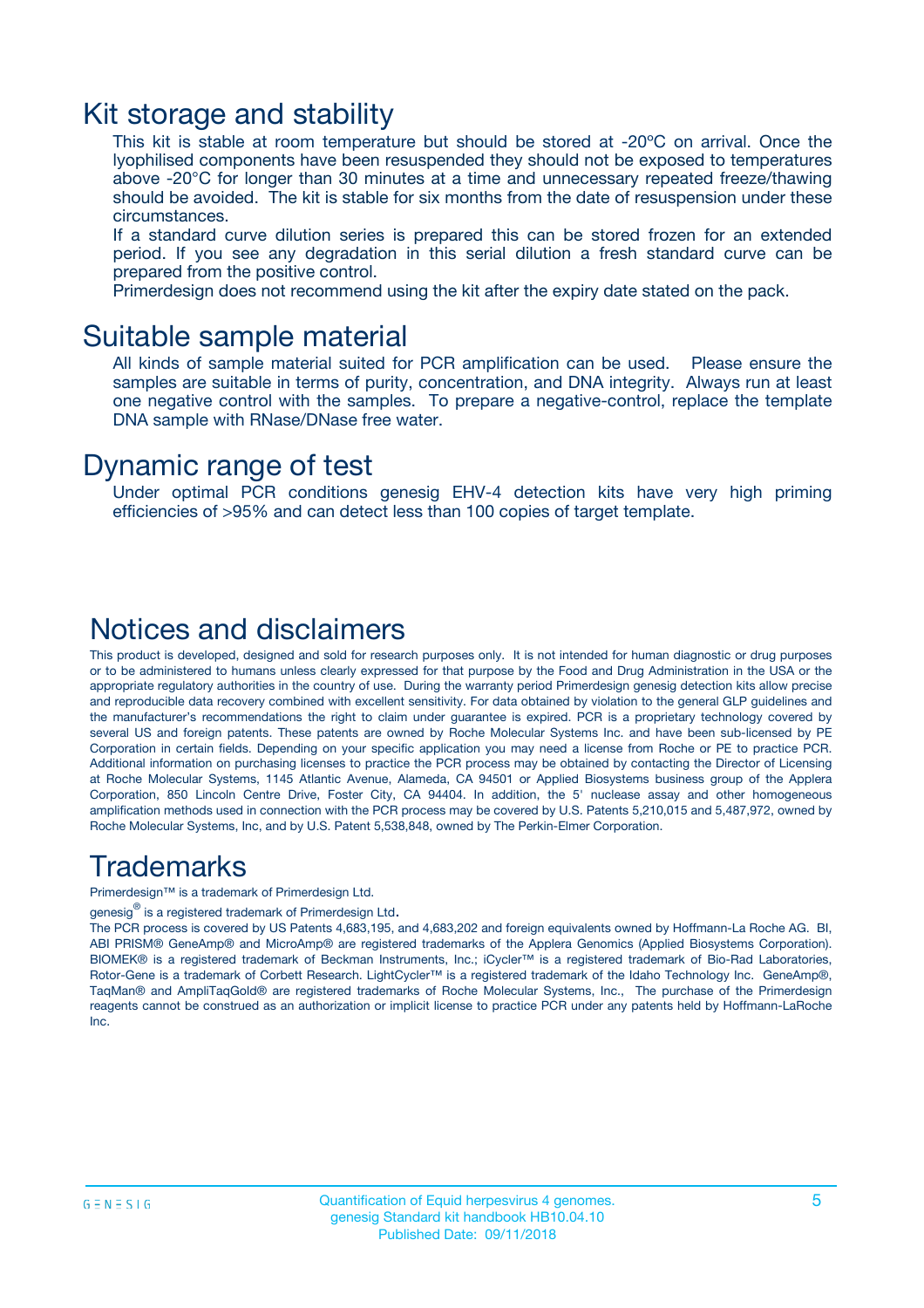# Principles of the test

#### **Real-time PCR**

A EHV-4 specific primer and probe mix is provided and this can be detected through the FAM channel.

The primer and probe mix provided exploits the so-called TaqMan® principle. During PCR amplification, forward and reverse primers hybridize to the EHV-4 DNA. A fluorogenic probe is included in the same reaction mixture which consists of a DNA probe labeled with a 5`-dye and a 3`-quencher. During PCR amplification, the probe is cleaved and the reporter dye and quencher are separated. The resulting increase in fluorescence can be detected on a range of qPCR platforms.

#### **Positive control**

For copy number determination and as a positive control for the PCR set up, the kit contains a positive control template. This can be used to generate a standard curve of EHV-4 copy number / Cq value. Alternatively the positive control can be used at a single dilution where full quantitative analysis of the samples is not required. Each time the kit is used, at least one positive control reaction must be included in the run. A positive result indicates that the primers and probes for detecting the target EHV-4 gene worked properly in that particular experimental scenario. If a negative result is obtained the test results are invalid and must be repeated. Care should be taken to ensure that the positive control does not contaminate any other kit component which would lead to false-positive results. This can be achieved by handling this component in a Post PCR environment. Care should also be taken to avoid cross-contamination of other samples when adding the positive control to the run. This can be avoided by sealing all other samples and negative controls before pipetting the positive control into the positive control well.

#### **Negative control**

To validate any positive findings a negative control reaction should be included every time the kit is used. For this reaction the RNase/DNase free water should be used instead of template. A negative result indicates that the reagents have not become contaminated while setting up the run.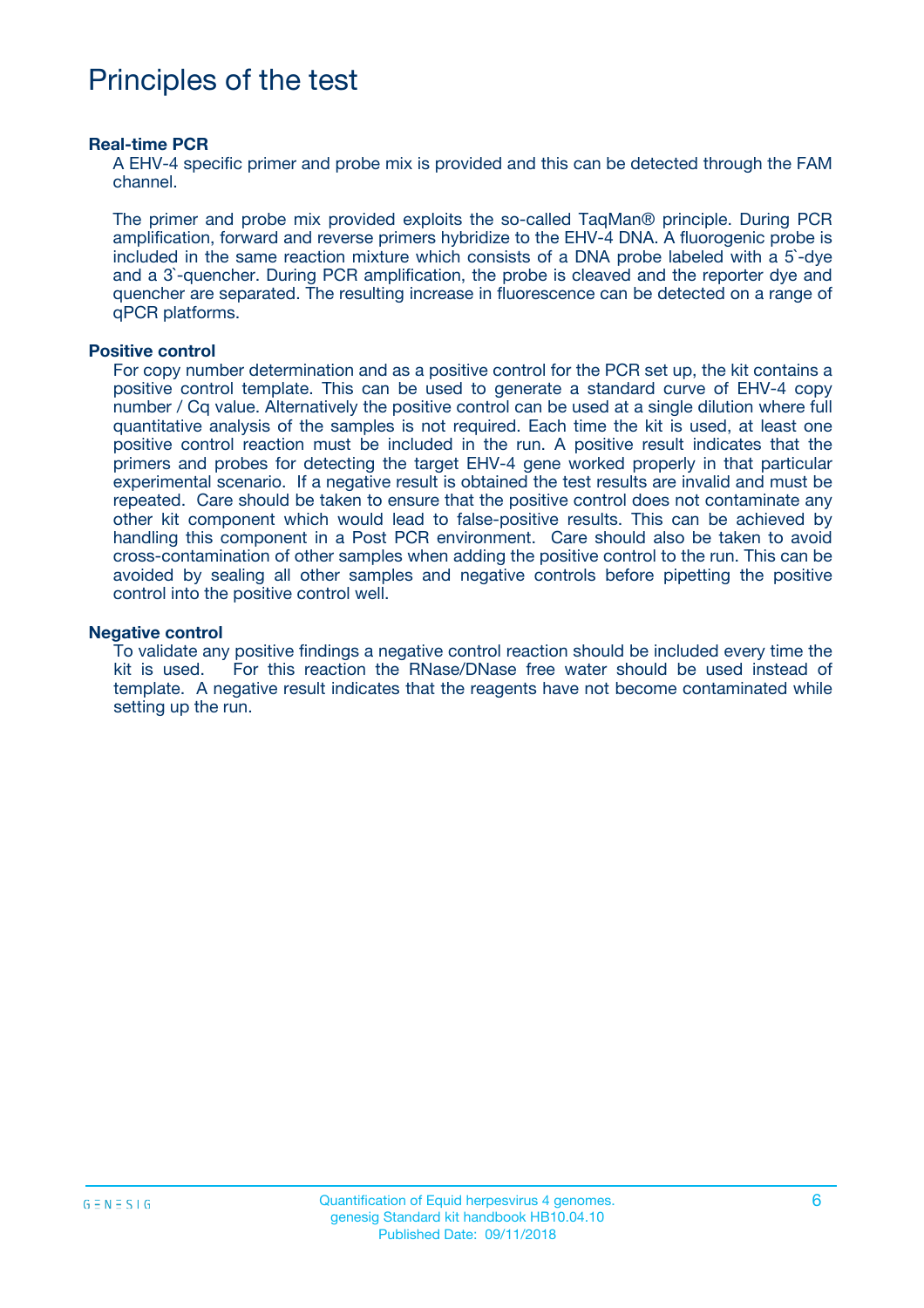### Resuspension protocol

To minimize the risk of contamination with foreign DNA, we recommend that all pipetting be performed in a PCR clean environment. Ideally this would be a designated PCR lab or PCR cabinet. Filter tips are recommended for all pipetting steps.

#### **1. Pulse-spin each tube in a centrifuge before opening.**

This will ensure lyophilised primer and probe mix is in the base of the tube and is not spilt upon opening the tube.

**2. Resuspend the kit components in the RNase/DNase free water supplied, according to the table below.**

To ensure complete resuspension, vortex each tube thoroughly.

| Component - resuspend in water<br>Volume |        |
|------------------------------------------|--------|
| <b>Pre-PCR pack</b>                      |        |
| EHV-4 primer/probe mix (BROWN)           | 165 ul |

### **3. Resuspend the positive control template in the template preparation buffer supplied, according to the table below:**

To ensure complete resuspension, vortex the tube thoroughly.

| Component - resuspend in template preparation buffer |        |  |
|------------------------------------------------------|--------|--|
| <b>Post-PCR heat-sealed foil</b>                     |        |  |
| <b>EHV-4 Positive Control Template (RED)</b> *       | 500 µl |  |

\* This component contains high copy number template and is a VERY significant contamination risk. It must be opened and handled in a separate laboratory environment, away from the other components.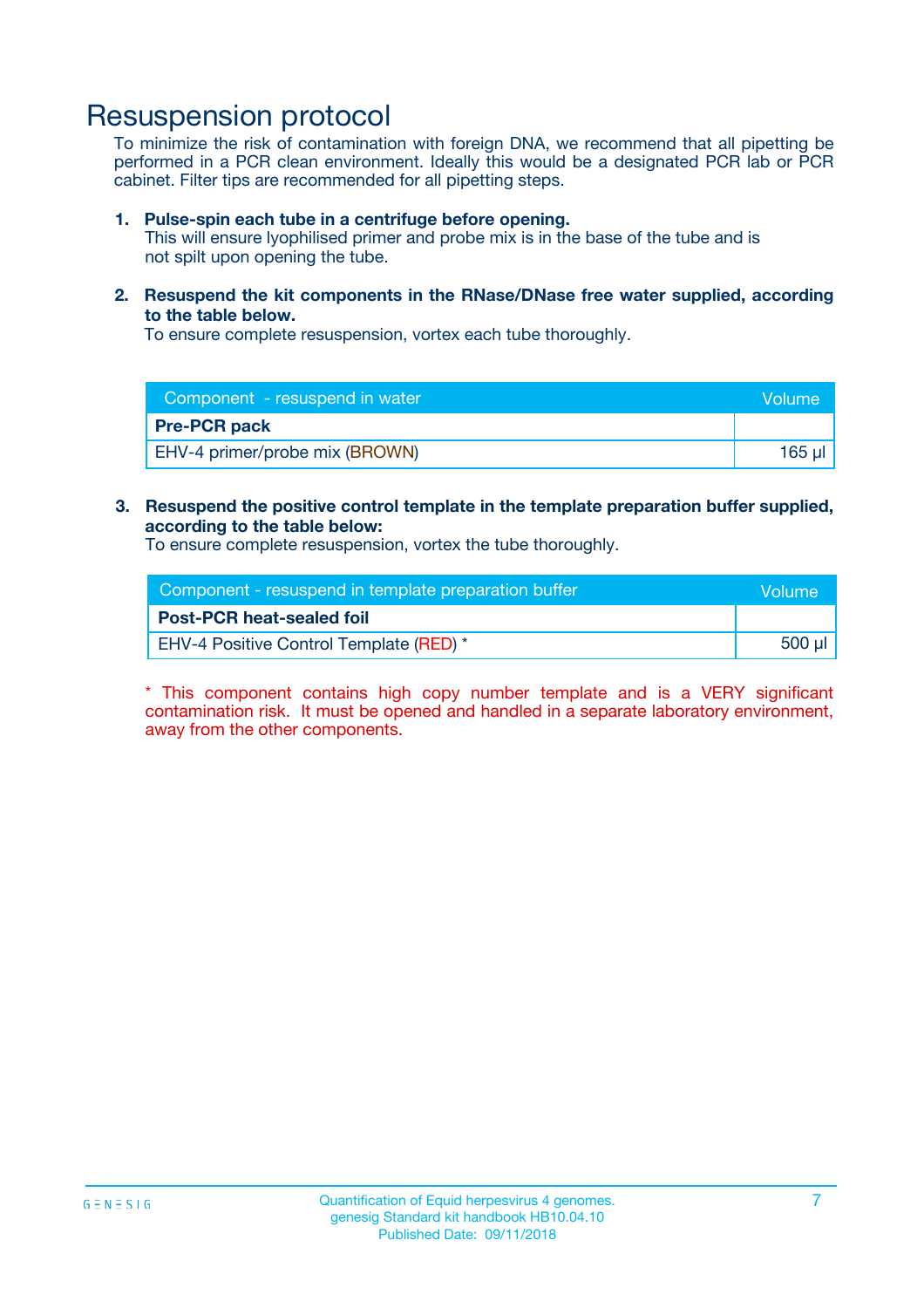# qPCR detection protocol

**1. For each DNA sample prepare a reaction mix according to the table below:** Include sufficient reactions for positive and negative controls.

| Component                                 | Volume           |
|-------------------------------------------|------------------|
| oasig or PrecisionPLUS 2X qPCR Master Mix | 10 $\mu$         |
| EHV-4 primer/probe mix (BROWN)            | 1 $\mu$          |
| <b>RNase/DNase free water (WHITE)</b>     | $4 \mu$          |
| <b>Final Volume</b>                       | 15 <sub>ul</sub> |

- **2. Pipette 15µl of this mix into each well according to your qPCR experimental plate set up.**
- **3. Prepare DNA templates for each of your samples.**
- **4. Pipette 5µl of DNA template into each well, according to your experimental plate set up.**

For negative control wells use 5µl of RNase/DNase free water. The final volume in each well is 20µl.

**5. If a standard curve is included for quantitative analysis, prepare a reaction mix according to the table below:**

| Component                                 | Volume  |
|-------------------------------------------|---------|
| oasig or PrecisionPLUS 2X qPCR Master Mix | 10 µl   |
| EHV-4 primer/probe mix (BROWN)            | 1 µI    |
| <b>RNase/DNase free water (WHITE)</b>     | $4 \mu$ |
| <b>Final Volume</b>                       | 15 µl   |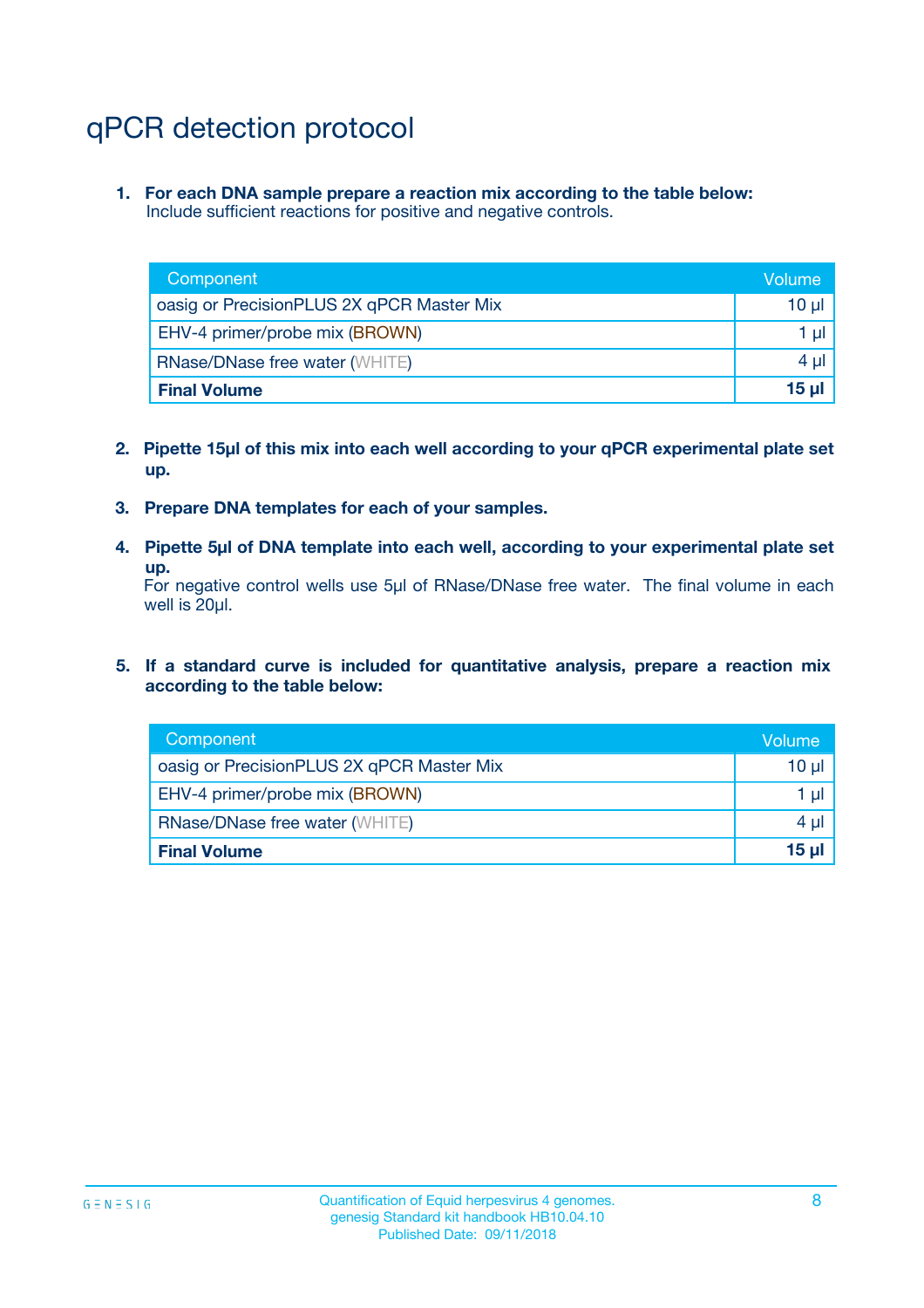### **6. Preparation of a standard curve dilution series.**

- 1) Pipette 90µl of template preparation buffer into 5 tubes and label 2-6
- 2) Pipette 10µl of Positive Control Template (RED) into tube 2
- 3) Vortex thoroughly
- 4) Change pipette tip and pipette 10µl from tube 2 into tube 3
- 5) Vortex thoroughly

Repeat steps 4 and 5 to complete the dilution series

| <b>Standard Curve</b>         | <b>Copy Number</b>     |
|-------------------------------|------------------------|
| Tube 1 Positive control (RED) | $2 \times 10^5$ per µl |
| Tube 2                        | $2 \times 10^4$ per µl |
| Tube 3                        | $2 \times 10^3$ per µl |
| Tube 4                        | $2 \times 10^2$ per µl |
| Tube 5                        | 20 per µl              |
| Tube 6                        | 2 per ul               |

7. Pipette 5µl of standard template into each well for the standard curve according to your experimental plate set up.

The final volume in each well is 20µl.

# qPCR amplification protocol

Amplification conditions using oasig or PrecisionPLUS2X qPCR Master Mix.

|             | <b>Step</b>       | <b>Time</b>     | Temp           |
|-------------|-------------------|-----------------|----------------|
|             | Enzyme activation | 2 min           | $95^{\circ}$ C |
| Cycling x50 | Denaturation      | 10 <sub>s</sub> | 95 $°C$        |
|             | DATA COLLECTION * | 60 s            | 60 °C          |

\* Fluorogenic data should be collected during this step through the FAM channel